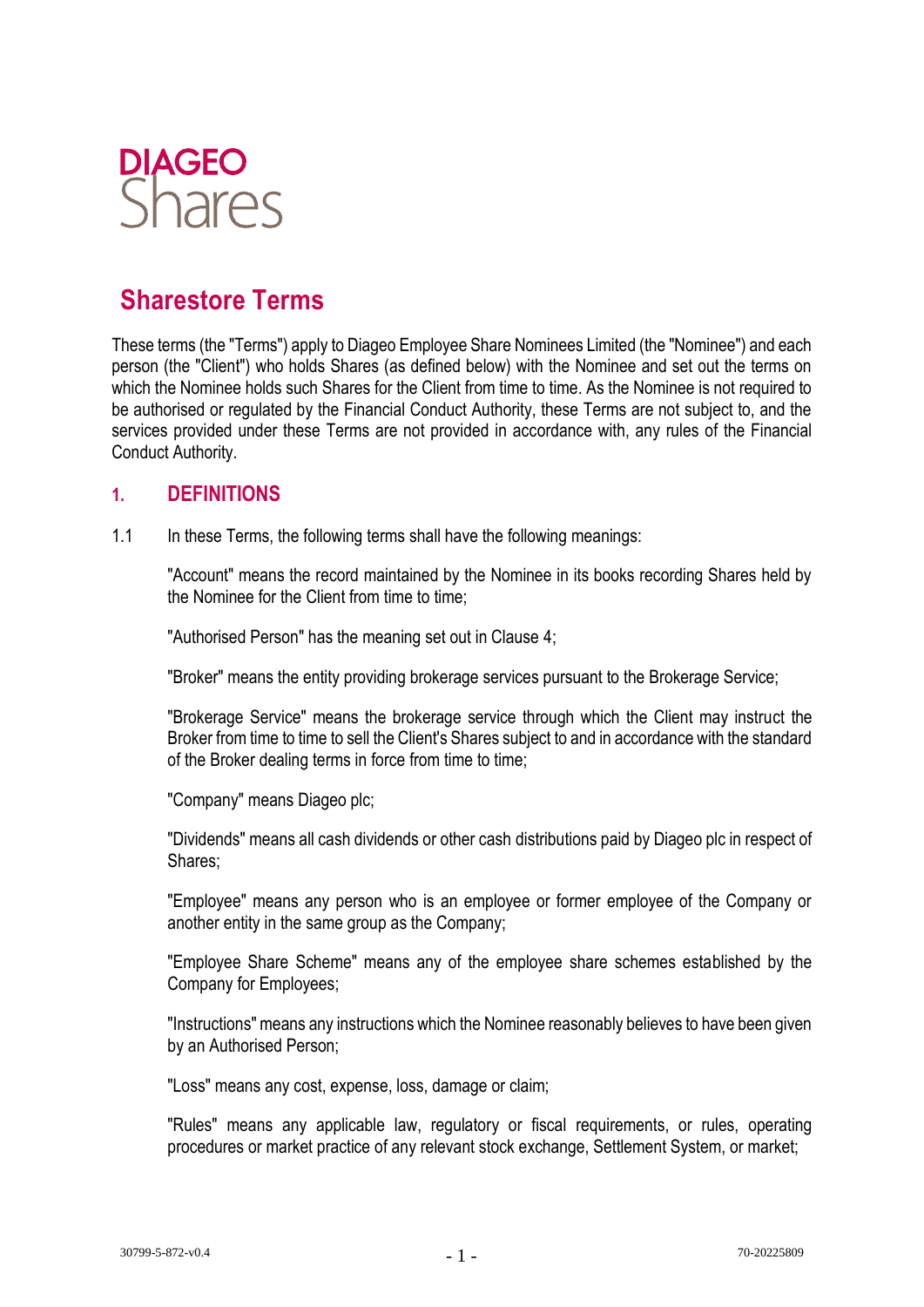"Shares" means any shares issued by the Company;

"Sharestore DRIP" means the dividend reinvestment plan established by the Company for participants in Sharestore in relation to Shares as set out in Clause 3;

"Settlement System" means any clearing house, settlement system or depository system recording title to or holding Shares from time to time (including, without limitation, the CREST system operated by Euroclear UK & Ireland Limited);

"Website" has the meaning given to it in Clause 5.1.

- 1.2 In these Terms:
	- 1.2.1 words denoting the singular shall include the plural and vice-versa;
	- 1.2.2 remuneration, costs, charges or expenses shall include any value added tax or similar tax charged in respect thereof; and
	- 1.2.3 clause headings are for convenience only and shall not affect the construction of any clause.

#### **2. APPOINTMENT OF NOMINEE**

- <span id="page-1-0"></span>2.1 The Client agrees that it appoints the Nominee to hold for the Client upon these Terms the following Shares:
	- (a) Any Shares issued by the Company to or for the account of the Client pursuant to any Employee Share Scheme; and
	- (b) Any Shares acquired by the Client as a result of participation by the Client in the Sharestore DRIP in respect of Dividends, or otherwise acquired by the Client under an Employee Share Scheme, paid on Shares described in Clause [2.1\(a\).](#page-1-0)
- 2.2 The Nominee shall open in its books in the name of the Client an Account recording all Shares held for the account of the Client, and the Nominee will identify in its books that the Shares belong to the Client.
- 2.3 Shares will be registered in the register of title for Shares (whether such register is maintained by a registrar appointed by the Company or a central registration system) in the name of the Nominee.
- 2.4 The Client's redelivery rights in respect of the Shares are not in specie but rather in respect of Shares of the same number, class, denomination and issue as those originally deposited with the Nominee. Redelivery shall be at the expense and risk of the Client.
- 2.5 No acknowledgements provided by the Nominee to the Client for Shares will constitute documents of title or be transferable or capable of being pledged or otherwise charged.
- 2.6 The Nominee at all times reserves the right to reverse any provisional or erroneous entries (including reversals necessary to reflect adjustments by a Settlement System to its records as a result of bad deliveries) to the Account with effect back valued to the date upon which the final or correct entry (or no entry) should have been made.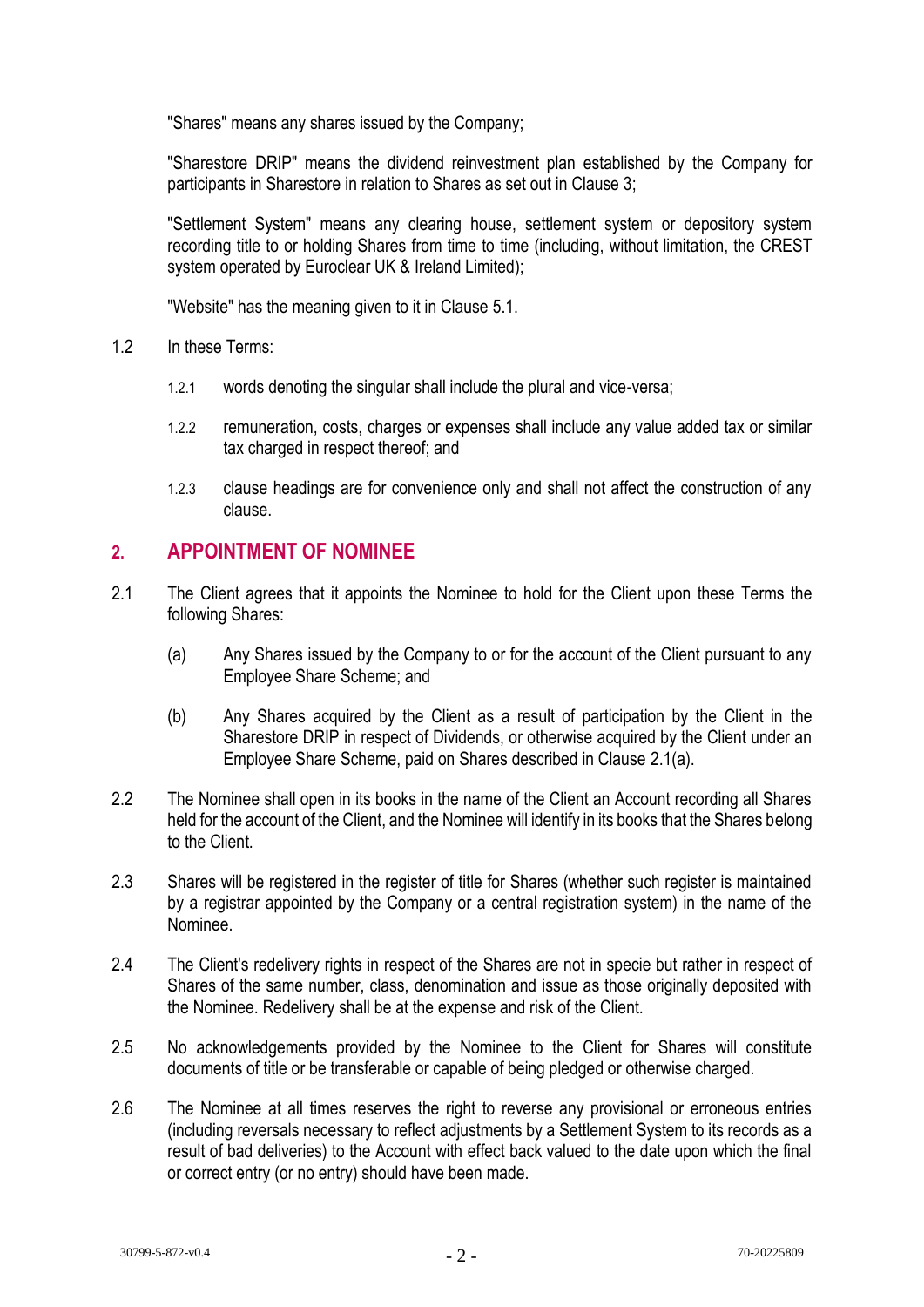- 2.7 The Nominee may from time to time delegate any of its duties under these Terms to agents, subcontractors or other third parties.
- 2.8 If the Client holds Shares other than Shares described in Clause 2.1, the Client agrees that any Shares acquired by the Client as a result of participation in any dividend reinvestment plan in respect of Dividends paid on Shares will be transferred to the Client in certificated form and will not be held by the Nominee.
- 2.9 The Client authorises the Nominee to transfer all Shares to the Client in certificated form, if, at any time the Nominee is of the opinion that the holding of the Shares by the Nominee may or will lead to a breach of any laws, regulations or guidance.

### **3. SHARESTORE DRIP**

- 3.1 The Client shall complete a dividend mandate online election in the form specified by the Nominee, and following receipt of such form, duly completed, the Nominee shall direct that any Dividends shall be either paid in cash to the account specified by the Client in their election (or, if the Client has elected to receive cash but has not specified an account, the cash shall be held pending the Client providing account details) or reinvested in further Shares (the "**Sharestore DRIP**"). If directed to be paid to an account, the Nominee shall have no obligation to receive or hold any cash for the benefit of the Client.
- 3.2 Applications to join the Sharestore DRIP must be received by the Nominee by the deadline given in the form for the Sharestore DRIP to apply to the next dividend and then for subsequent dividends. Applications that miss the deadline will only be eligible for subsequent dividends.
- 3.3 If the Client elects to join the Sharestore DRIP, all future dividends paid by the Company will automatically be reinvested for the Client through the purchase of additional Shares until the Client elects to leave the Sharestore DRIP (in such form as the Nominee specifies) or the Nominee suspends or terminates the Sharestore DRIP.
- 3.2 Where dividends are reinvested through the Sharestore DRIP, the Nominee will hold the additional Shares in accordance with these terms and conditions. The Client will receive the maximum whole number of Shares it is possible to buy using the cash dividends plus a notional fractional Share equal to any cash dividend remaining after the reinvestment into the maximum whole number of Shares.
- 3.3 The Nominee will use the Sharestore DRIP provider to place an order on the market and will buy as many Shares as possible as soon as practicable after the dividend payment date. If the Nominee, the Sharestore DRIP provider or the Company are legally required to deduct any money including stamp duty and broker commission (in accordance with Clause 12), they may make these deductions from the cash dividend before it is used to buy Shares. All deductions made will be rounded up to the nearest penny, or an equivalent amount if in a different currency, for example to the nearest cent if the currency is dollars or euros.
- 3.4 The Sharestore DRIP provider may combine the purchase order in relation to the Client with orders received from other Sharestore DRIP participants and/or the Sharestore DRIP provider's other clients. The Sharestore DRIP provider may carry out a number of trades to acquire the number of Shares needed for the dividend reinvestment. To help ensure that the Client receives the best result this process may take several days, during which time the purchase price of the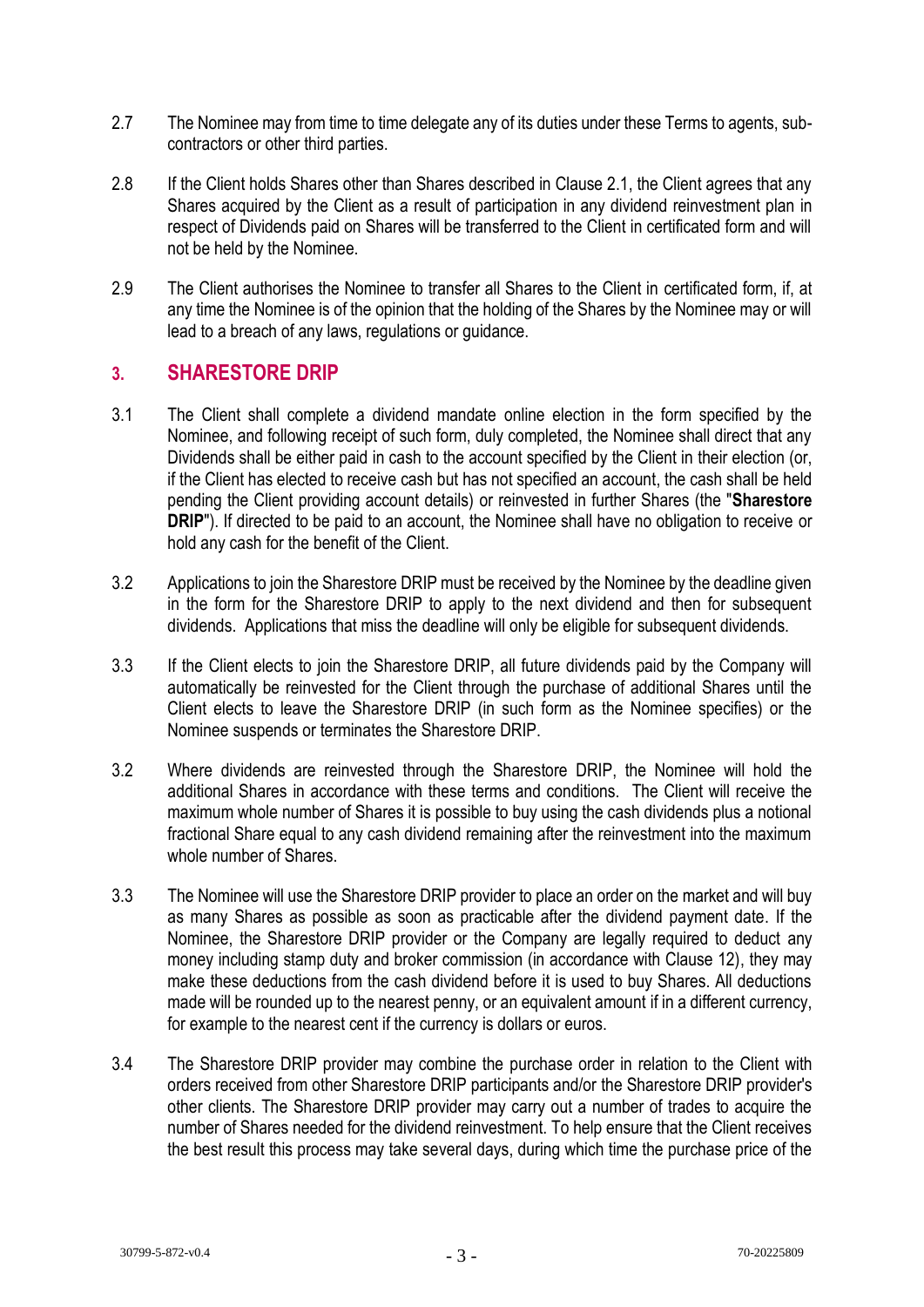Shares may vary depending on the price of the Shares on the exchange on which they are traded when the deal is carried out.

- 3.5 The Nominee will send or make available to the Client full details of the share purchase no later than the first business day after the Nominee receives confirmation that the purchase has been made.
- 3.6 If the Nominee determines that market conditions mean that purchasing Shares under the Sharestore DRIP is not possible or practicable, the Nominee shall forward the cash dividend to the Client.

## **4. AUTHORISED PERSONS**

The Client shall provide to the Nominee a list of the persons who have been authorised, either alone or with others as specified, to act on behalf of the Client in giving Instructions to the Nominee, and the performance of any other acts, discretions or duties under these Terms (each an "Authorised Person"). The Nominee shall, subject to Clause 17, be entitled to rely upon the continued authority of an Authorised Person for the purposes specified by the Client until the Nominee receives written notice from the Client to the contrary.

### **5. ONLINE INFORMATION AND COMMUNICATION**

- 5.1 To use the service provided by the Nominee, the Client must activate their account on the online platform provided by the Nominee on the relevant website ("Website"). The Client will be unable to use the service if this Clause 5.1 is not complied with.
- 5.2 The Client is responsible for maintaining their computer system and any other hardware or software together with access to an internet service provider required to access the Website.
- 5.3 The Nominee will not be liable for any Loss suffered by the Client resulting from an upgrade of or maintenance to the Website which means that the Client is no longer able to access the Website or view their Statement.
- 5.4 By its nature, the internet is not an entirely reliable or secure medium and the delivery of instructions and/or information using the Website may vary considerably depending on the internet service provider, the computer system and third party providers. The Nominee is not responsible for any delay in its receiving Instructions or any inability to use, interruption to or nonavailability of the Website or for any unlawful interception of any message or Instruction sent using the Website.
- 5.5 The Nominee does not accept any responsibility for any interception or tampering or loss of confidentiality which may take place either once an email has been sent by or to the Nominee. Before opening or using any documents or attachments sent by email or available on the Website, the Client is responsible for checking them for viruses and defects and the Nominee will not be liable for any affected documents or attachments. The Client is responsible for ensuring that all electronic communications sent by the Client are free from viruses or defects and the Client will be liable for any Losses that Nominee incurs if the Client fails to do this.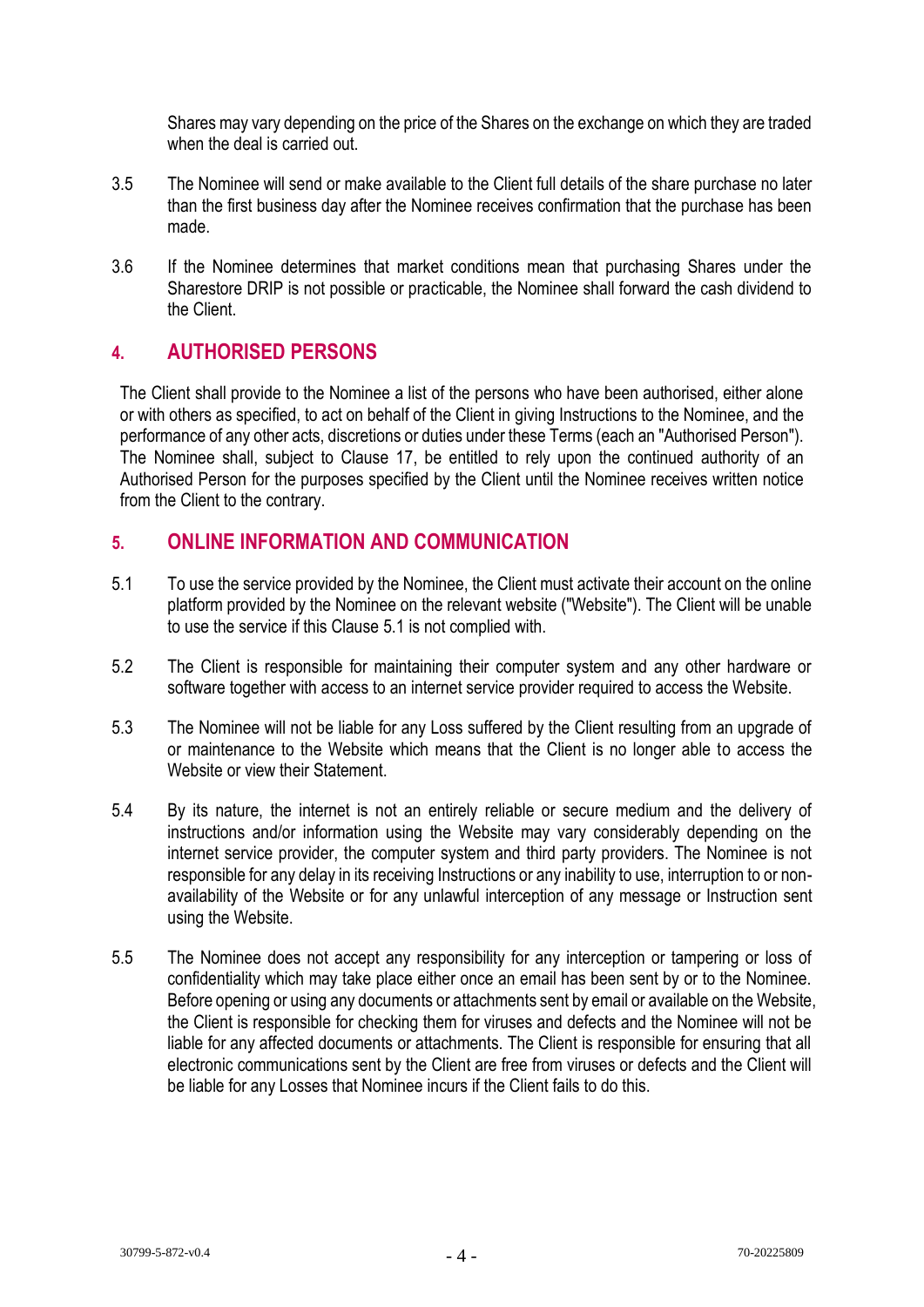## **6. INSTRUCTIONS**

- 6.1 Instructions should be submitted to the Nominee via the Website. However, the Nominee may act upon Instructions received by the Nominee, via telephone, email or other electronic systems acceptable to the Nominee on such terms and conditions and transmitted with such testing or authentication as the Nominee may specify from time to time.
- 6.2 Instructions shall continue in full force and effect until cancelled or superseded. If a cancellation or suspension of an Instruction is submitted after the Nominee has already acted on the Instruction, the Nominee shall not be liable for any Loss suffered by the Client.
- 6.3 If any Instructions are received by the Nominee by telephone the Client shall confirm such Instructions before the close of business on the same day by an alternative method of giving Instructions acceptable to the Nominee. The Nominee shall be authorized to follow Instructions given by telephone notwithstanding failure by the Client to confirm in accordance with this clause.
- 6.4 The Nominee may treat any apparent Instructions as new Instructions unless they are clearly indicated to be confirmations of earlier Instructions.
- 6.5 The Client shall be responsible for safeguarding any test keys, identification codes or other security devices which the Nominee may make available to the Client or any Authorised Person.
- 6.6 It will be the responsibility of the Client to ensure appropriate security measures are applied when giving Instructions to the Nominee.
- 6.7 The Nominee shall be under no duty to challenge or make any enquiries concerning apparently valid Instructions.
- 6.8 Notwithstanding Clause 6.7, the Nominee may in its absolute discretion and without any liability on its part: (a) refuse to act on Instructions which are not given in the form customarily used by the Client and/or which are not in writing; (b) if any Instructions are incomplete, unclear, ambiguous, and/or in conflict with other Instructions, act upon what it believes in good faith such Instructions to be or refuse to act on such Instructions until any incompleteness, unclarity, ambiguity or conflict has been resolved to its satisfaction; (c) decline to act upon any Instructions where the Nominee has reasonable grounds for concluding that the Instructions have not been accurately transmitted or are not genuine; (d) where the Nominee considers it appropriate, act upon or amend Instructions in a manner which complies with any Rules; (e) refuse to act upon Instructions if in the Nominee's opinion they are contrary to any Rules.
- 6.9 The Client is responsible for any loss, claim or expense incurred by the Nominee for following, attempting to follow, or not following, any Instructions as permitted by this Clause 6.
- 6.10 The Nominee will have the right to make recordings of telephone conversations with the Client concerning the subject matter of these Terms.
- 6.11 The Client irrevocably appoints the Nominee to act as its agent to carry out any Instructions or otherwise provide the service under these Terms. This means that the Nominee has authority to sign, complete and deliver any transfer form or other document or do anything else that the Nominee considers necessary to carry out the Instructions or otherwise provide the services.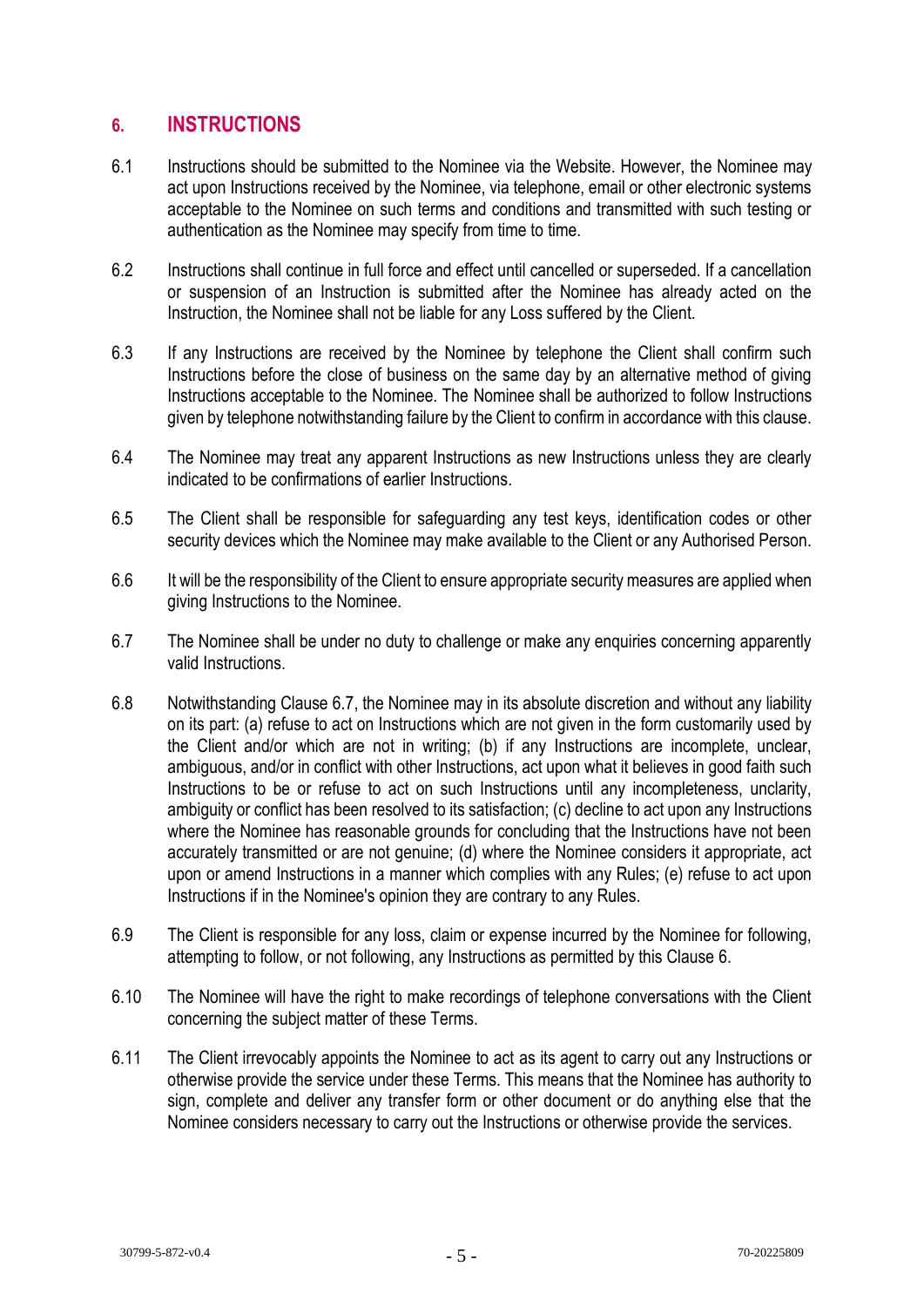## **7. SETTLEMENT OF TRANSFERS**

- 7.1 Following receipt by the Nominee from an Authorised Person of an Instruction to transfer Shares from the Sharestore facility into the name of the Client or other person, the Nominee will (subject always to these Terms) request the relevant registrar of Shares to register the Shares specified in such Instruction in the name of the Client (or such other person) instead of in the name of the Nominee, and to provide a share certificate to the Client (or such other person) in respect of such Shares.
- 7.2 If the Client decides to sell Shares through the Brokerage Service, the Client shall notify the Nominee of such fact, and the Nominee shall settle any transfer through the Brokerage Service following receipt of appropriate Instructions in respect of such transfer.
- 7.3 The Nominee may from time to time make available the forms of relevant Instructions which may be given under these Terms at the following website: [www.mydiageoshares.com](http://www.mydiageoshares.com/)

### **8. ACTIONS NOT REQUIRING INSTRUCTIONS**

- 8.1 In the absence of contrary Instructions, the Nominee is authorised to carry out the following actions relating to the Shares:
	- 8.1.1 to instruct payment to the account directed by the Client of all payments and distributions in respect of the Shares, and to take any appropriate action in connection with the same including (without limitation) the presentation of coupons and other interest items, the endorsement for collection of cheques, drafts and other negotiable instruments, and the deduction or withholding of any sum on account of any tax (i) which in the opinion of the Nominee is required to be so deducted or withheld or (ii) for which the Nominee is in its opinion liable or accountable by law or practice of any relevant revenue authority of any jurisdiction;
	- 8.1.2 to execute in the name of the Client such ownership and other certificates as may be required to obtain payment in respect of the Shares;
	- 8.1.3 to exchange interim or temporary documents of title to Shares for definitive ones; and
	- 8.1.4 to carry out on the Client's behalf or otherwise all acts which, in the opinion of the Nominee, are appropriate to enable the Nominee to implement any Instructions or otherwise to perform the Nominee's duties and exercise the Nominee's rights under these Terms.

#### **9. SCOPE OF THE NOMINEE'S RESPONSIBILITY**

- 9.1 The Nominee shall be under no duty to take or omit to take any action with respect to the Shares or for the benefit of the Client except in accordance with these Terms.
- 9.2 The Nominee will use reasonable care in performing its obligations under these Terms and the Nominee will look after the Shares with the same degree of care as that with which it looks after its own assets.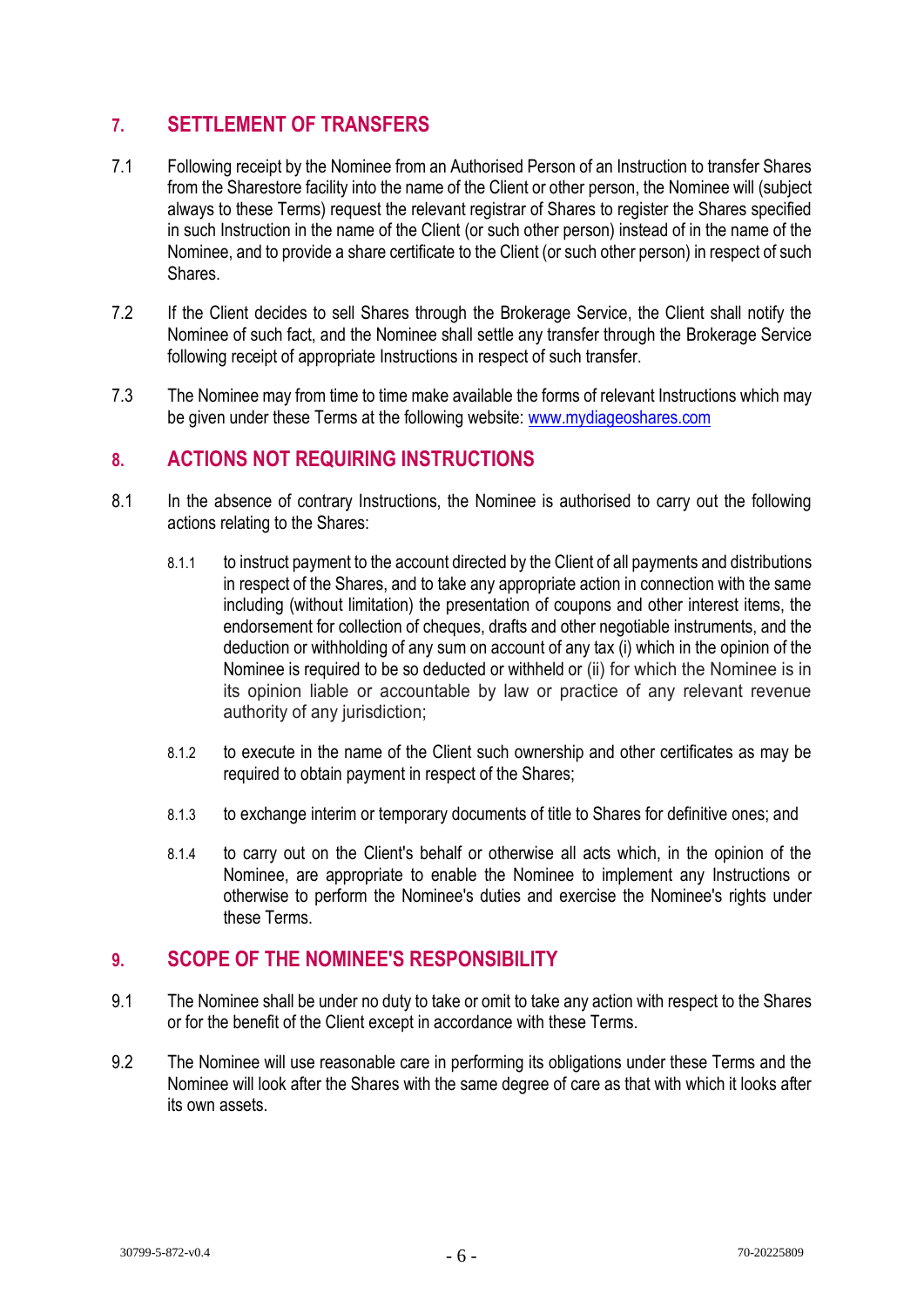- 9.3 The Nominee shall be under no duty or obligation to insure the Shares for the Client against any risk (including, but not limited to, the risk of loss, damage, destruction or misdelivery) to the Shares howsoever caused.
- 9.4 The Nominee shall have no duty to make or take (or require any Settlement System to make or take) any special arrangements or precautions beyond those currently made or taken by the Nominee or the relevant Settlement System for the safekeeping of the Shares.
- 9.5 Except where required by relevant rules, the Nominee shall have no duty to make any special enquiries as to the safekeeping arrangements or the collection, delivery or transfer procedures of any Settlement System, or to take local legal advice in connection therewith.
- 9.6 The Nominee will make available for review by the Client on the Website any information which the Nominee receives from the Company in connection with the Shares, including information regarding: any matters in respect of which voting rights arise, calls for redemption, grants or expirations of conversion rights, takeovers, grants or expirations of subscription rights, mergers, offers, consolidations, reorganisations and capitalisations or any other corporate actions, or any other administrative or supervisory matters affecting the Shares, and the manner in which the Client may exercise its rights arising in connection with such events. The Nominee will notify the Client when such information becomes available and of the Website location at which such information may be reviewed. The Client may upon receipt of such notice request hard copies of the relevant information to be sent to it by post. The Nominee will not forward to the Client any other information relating to the Shares other than as specified in this Clause or Clause 11. The Nominee shall in no circumstances: (a) be obliged to, and shall not, take any action or exercise any discretion in the exercise of non-mandatory corporate action rights arising in respect of Shares held on behalf of the Client in the absence of Instructions; or (b) have any liability to the Client in the event that there is insufficient time following receipt of notice of corporate action rights from the Company to enable the Nominee to procure the exercise of the Client's rights.
- 9.7 The Nominee will use the Website but may also use any of the following methods for the provision to the Client of any notices or other information to be communicated to the Client under these Terms: telephone, email or other electronic systems acceptable to the Nominee on such terms and conditions and transmitted with such testing or authentication as the Nominee may specify from time to time. The Client acknowledges and agrees that certain methods of communication, such as email, are not secure, and that the Nominee is not liable for any Loss arising from use of any communication method which is not secure.
- 9.8 Upon receipt by the Nominee of notice from the Company of any opportunity for holders of Shares to attend a meeting of holders of Shares, and/or to exercise voting rights in respect of Shares, the Nominee shall notify the Client of the Website location at which the Client may view information relating to such meeting and voting rights, including information regarding the manner in which the Client may give Instructions to the Nominee for the exercise of voting rights. Unless the Client otherwise requests, the Nominee shall procure the exercise of the Client's voting rights in accordance with the Client's Instructions and shall assume that the Client does not wish to attend the relevant meeting and/or exercise the Client's voting rights in person. The Nominee shall in no circumstances: (a) be obliged to, and shall not, take any action in relation to, or exercise any discretion in the exercise of, voting rights arising in respect of Shares held on behalf of the Client in the absence of Instructions; or (b) have any liability to the Client in the event that there is insufficient time following receipt of notice of a meeting or voting rights from the Company to enable the Nominee to procure the exercise of the Client's voting rights or to facilitate the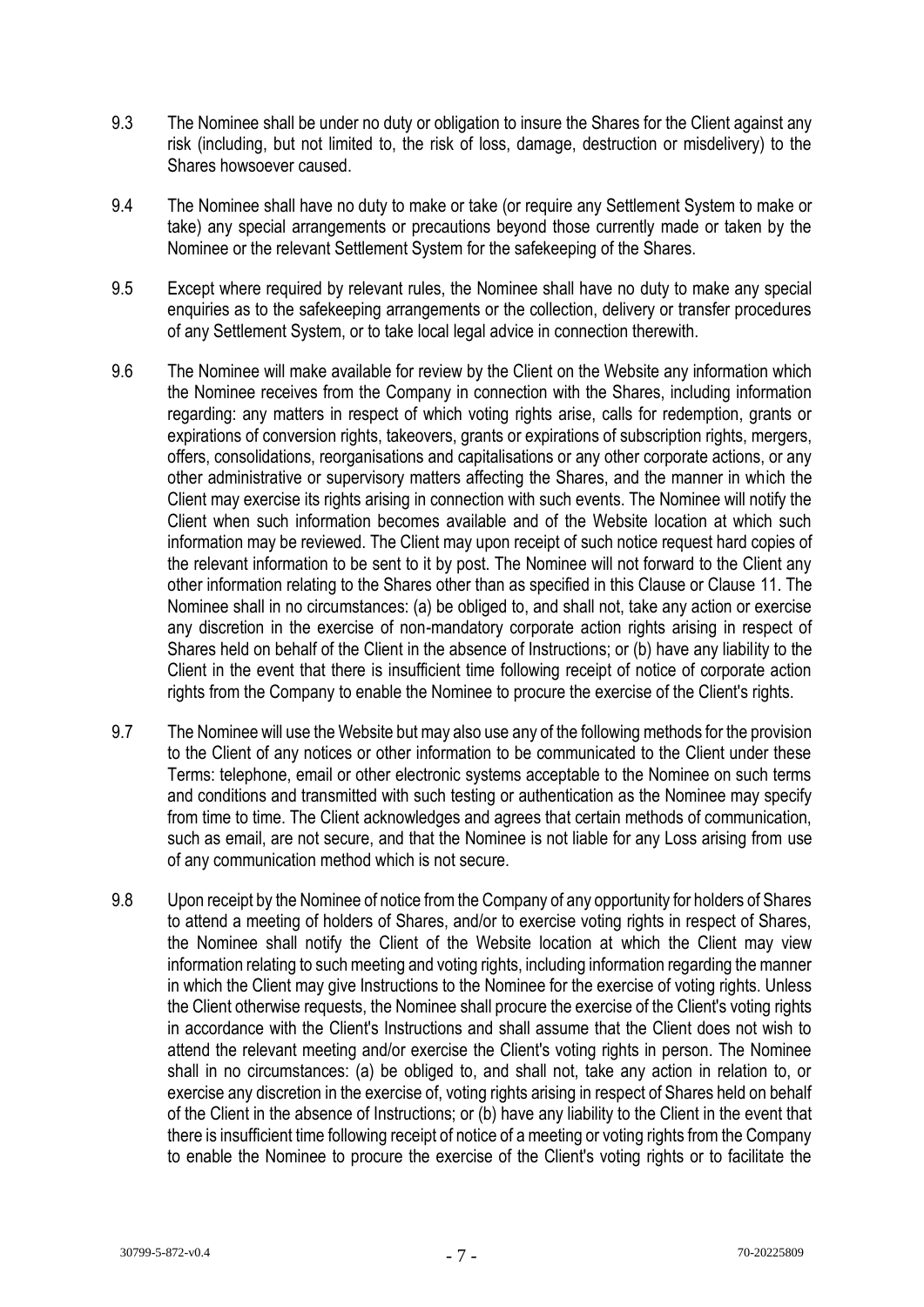attendance by the Client or its representative at a meeting or the exercise by the Client of its voting rights in person.

- 9.9 Other than as set out in Clause 8 and Clause 9.8, the Nominee will not take any action in relation to the matters described in Clause 8.6 except in accordance with Instructions.
- 9.10 Notices sent to the Client in accordance with Clause 9.6 may have been obtained from sources which the Nominee does not control and may have been translated or summarised. The Nominee is not providing any service of verification of the information contained in such notices, or the faithfulness of any translation or summary, and has no responsibility in relation to the accuracy or completeness of such information.
- 9.11 The Client shall be responsible for all filings, tax returns and reports on any transactions undertaken or settled pursuant to these Terms which must be made to any relevant governmental or other authority, and for the payment of all unpaid calls, taxes (including without limitation any value added tax), imposts, levies or duties, or any other liability or payment arising out of or in connection with the Shares.
- 9.12 The Nominee is not acting under these Terms as manager, investment adviser or tax adviser to the Client, and responsibility for the selection, retention, acquisition and disposal of the Shares remains with the Client at all times.

#### **10. LIMITATIONS OF LIABILITY**

- 10.1 The Nominee shall not be liable to the Client for any Loss suffered by the Client except to the extent directly caused by the fraud, negligence or wilful default of the Nominee in acting under these Terms. In no circumstances shall: (a) the liability of the Nominee exceed the market value of the Shares held by the Nominee on behalf of the Client at the date of discovery of the Client's Loss; (b) the Nominee be liable for any consequential Loss, even if the Nominee has been advised of the possibility of such Loss or any special circumstances making such Loss a possibility; or (c) the Nominee be liable for any loss of profit, business opportunity, goodwill or reputation.
- 10.2 The Nominee shall in no circumstances be liable for any Loss resulting from any act, omission or insolvency by a Settlement System.
- 10.3 Subject to (and without prejudice to the generality of) Clauses 10.1 and 10.2, the Nominee shall not be liable for any Loss resulting from:
	- 10.3.1 any delay while the Nominee obtains clarification of unclear or ambiguous Instructions in accordance with Clause 6.8;
	- 10.3.2 effecting delivery or payment against an expectation of receipt, except where such delivery or payment is contrary to Instructions or local relevant market practice; or
	- 10.3.3 any negative impact of any applicable exchange rate.
- 10.4 Notwithstanding Clauses 10.1, 10.2 and 10.3 above, the Nominee is not providing any service of, and accepts no liability for any Loss resulting from the absence of, the monitoring or crosschecking of:
	- 10.4.1 any act, omission or insolvency of any Broker or other third party;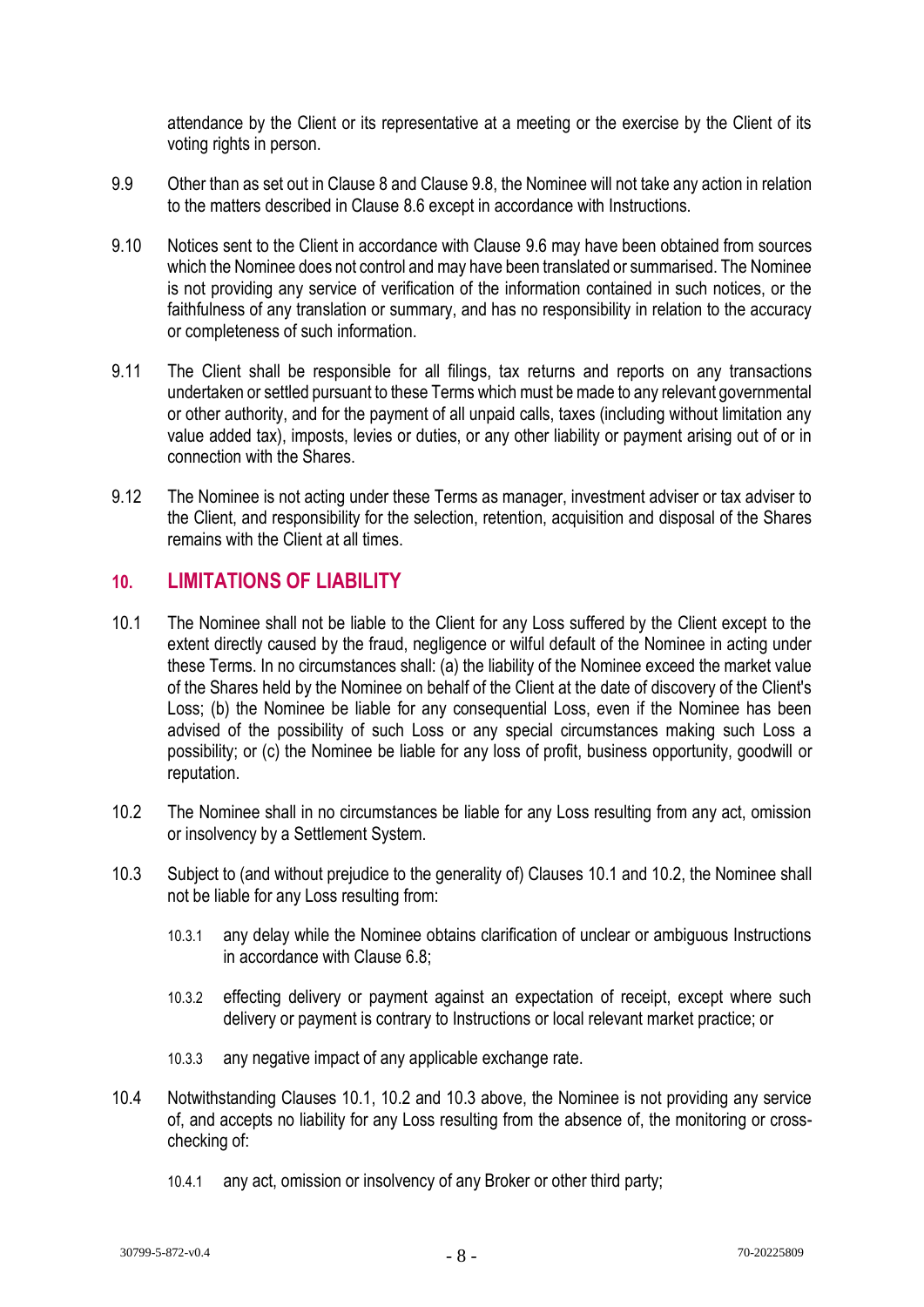- 10.4.2 the completeness or accuracy of any notices forwarded by the Nominee in accordance with Clause 9.6;
- 10.4.3 whether Shares received by the Nominee for deposit in the Account are invalid, stolen, fraudulent or forged Shares;
- 10.4.4 the validity or genuineness of Instructions, notices, requests, waivers, consents, receipts, corporate actions or any other documents which the Nominee in good faith believes to be valid or genuine; or
- 10.4.5 the general risks of investment, or investment in or the holding of assets, including, but not limited to, risk of loss arising from nationalisation, expropriation or other governmental actions, regulation of the banking or securities industries including changes in any Rules, currency restrictions, devaluations or fluctuations, and market conditions affecting the execution or settlement of transactions or the value of assets.
- 10.5 The Nominee shall not be liable to the Client for any failure by the Nominee to comply with its obligations under these Terms if such failure is due to circumstances beyond the Nominee's control, including (but without limitation) war, insurrection, riots, civil or military conflict, terrorism, sabotage, labour unrest, strike, lock-out, fire, water damage, acts of God, accident, explosion, mechanical breakdown, failure of computer or communications equipment, interruption of power supplies, or compliance with any law, order or regulation of any supranational, governmental, fiscal or regulatory body.

#### **11. STATEMENTS**

- 11.1 The Nominee will make available to the Client via the Website notified to the Client from time to time a statement of account showing details of the Shares held by the Nominee for the Client (each a "Statement"). Hard copy Statements will be available on request to the Nominee.
- 11.2 The Client will examine each Statement promptly upon receipt and will promptly notify the Nominee of any errors or discrepancies therein. The Client agrees with the Nominee that, unless the Client delivers written objections to any matters contained in any Statement within 30 days from the date of such Statement, such Statement shall be deemed correct, the Client shall be deemed conclusively to have accepted its contents as true and accurate in all respects and (subject to Clause 10) the Nominee shall not be liable for any Loss resulting from reliance by the Nominee or the Client on such Statement.
- 11.3 Subject to Clause 10, the Nominee will not be liable for any Loss suffered by the Client resulting from any error or discrepancy in any Statement.
- 11.4 The Client may request the Nominee to provide statements in addition to those specified in Clause 11.1 (including statements of historical date relating to transactions of the Client settled by the Nominee), and if the Nominee provides such additional statements, the Nominee may charge such fees for doing so as notified to the Client from time to time.

#### **12. FEES AND EXPENSES**

12.1 The Nominee may charge the Client an administration fee in connection with the services provided by the Nominee under these Terms as notified by the Nominee to the Client from time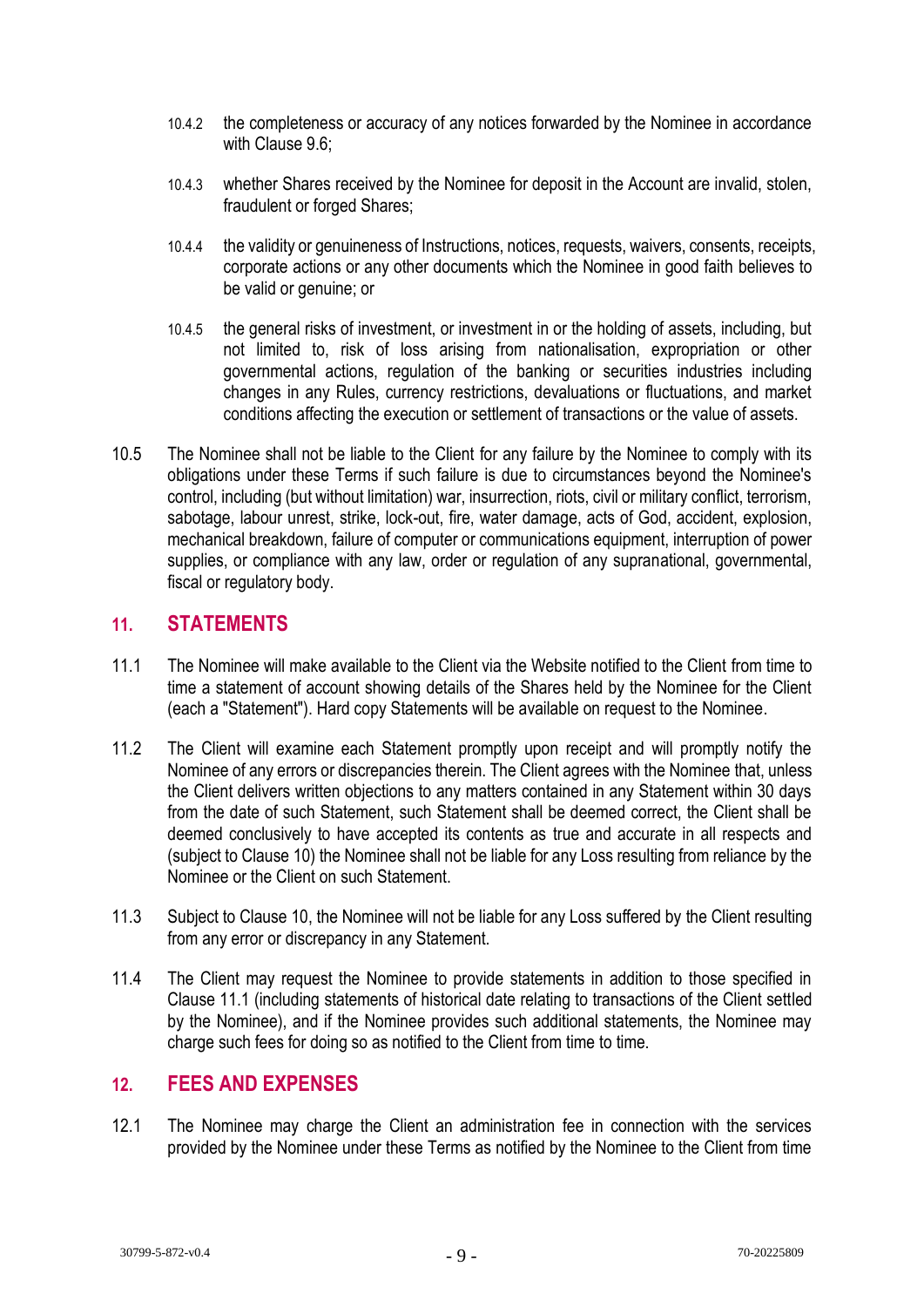to time. The Client may incur administrative or other fees pursuant to the relevant Broker terms and conditions if it makes use of the Brokerage Service or participating in the Sharestore DRIP.

- 12.2 The Client hereby irrevocably and unconditionally agrees on demand to indemnify, and keep fully and effectively indemnified on an after tax basis, the Nominee against:
	- 12.2.1 all actions, proceedings, claims, demands, losses, damages, liabilities, calls, assessments, costs, charges and expenses which may be brought or preferred against or incurred by the Nominee in connection with the Shares, these Terms or the performance of the Nominee's obligations hereunder other than Tax; and
	- 12.2.2 any Tax for which the Nominee is or may be liable or accountable in connection with the Shares, these Terms or the performance of the Nominee's obligations hereunder (including without limitation the transfer of Shares, the collection and/or realisation of coupons, dividends, interest or other payment, the receipt of or entitlement to receive any income, and its acting as or being deemed to be a trustee, branch or agent of the Client). "**Tax**" for this purpose means all present and future taxes, levies, imports or duties (including without prejudice value added taxes and stamp duties) whatsoever and wheresoever imposed.
- 12.3 The indemnity in this clause shall not extend to any liability arising out of the fraud, wilful default or negligence of the Nominee.

#### **13. REPRESENTATIONS AND WARRANTIES**

- 13.1 The Client hereby represents and warrants to the Nominee that:
	- 13.1.1 it has activated its account on the Website;
	- 13.1.2 it has full capacity and authority lawfully to enter into and perform its obligations under these Terms;
	- 13.1.3 these Terms constitutes a legal, valid and binding obligation, enforceable in accordance with its terms:
	- 13.1.4 otherwise than as disclosed by the Client to the Nominee in writing, the Client is the beneficial owner of the Shares free of any mortgage, charge, pledge, lien, right of set off, security interest, encumbrance or claim in favour of a third party;
	- 13.1.5 it is in compliance with all laws and regulations applicable to the Client (including all relevant laws and regulations in the jurisdiction where the Client is resident) in relation to the signing, delivery and performance of these Terms, and giving of Instructions pursuant to these Terms, and neither the signing, delivery or performance of these Terms, nor any Instruction, will contravene, constitute a default under, or cause to be exceeded, any of the following, namely:
		- (a) any law or agreement by which the Client or any of its assets is bound or affected; or
		- (b) rights of any third parties in respect of the Client or the Shares;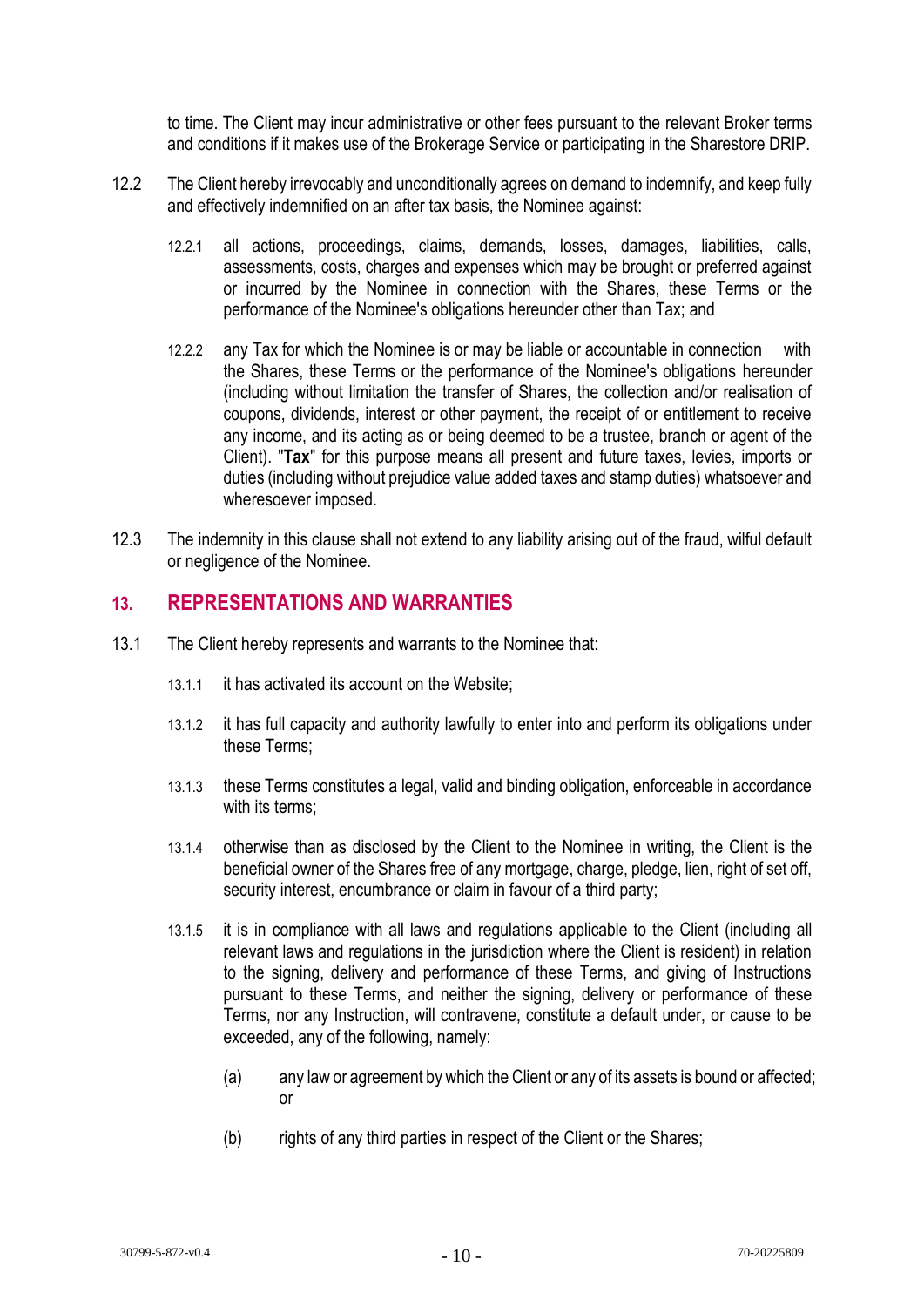- 13.1.6 it has not relied on, or been induced to enter into these Terms by, any representation, warranty or undertaking (whether contractual or otherwise) other than those expressly set out in these Terms, and the Nominee is not liable to the Client (in equity, contract or tort, including negligence, under the Misrepresentation Act 1967 or in any other way) for a representation, warranty or undertaking that is not set out in these Terms (but nothing in this Clause shall limit or restrict any liability of the Nominee if arising as a result of fraud).
- 13.2 The representations and warranties set out in Clause 13.1 are given on a continuing basis.

#### **14. UNDERTAKINGS**

- 14.1 The Client undertakes that during the currency of these Terms to:
	- 14.1.1 observe and comply with all laws and regulations applicable to the Client (including all relevant laws and regulations in the jurisdiction where the Client is resident) in connection with holding Shares with the Nominee pursuant to these Terms;
	- 14.1.2 observe and comply with the terms of all relevant approvals, authorisations, consents (including without limitation any exchange control consents), licences and exemptions, and will promptly obtain any other approvals, authorisations, consents, licences and exemptions, where necessary or desirable to enable the Client to comply with any term of these Terms, or to ensure the validity and enforceability under these Terms of the liabilities of the Client or the rights of the Nominee;
	- 14.1.3 promptly notify the Nominee of any sale of, or other transactions in or relating to, the Shares;
	- 14.1.4 not, without the prior written consent of the Nominee, charge or encumber any of the Shares or authorise anyone else to do so; and
	- 14.1.5 promptly provide to the Nominee any information and any completed forms which the Nominee may reasonably request in connection with these Terms, including (without limitation) where required for the purposes of compliance with any relevant Rules.

#### **15. INTERESTS OF NOMINEE AND ASSOCIATES**

- 15.1 Notwithstanding the fact that the Company is an associate of the Nominee, each of the Company, any other entity within the same group as the Company and the Nominee is entitled to realise and retain any profit from the management, holding or issue of Shares.
- 15.2 The Nominee has the right, without notifying the Client, to provide similar nominee services to other clients of the Nominee, or to provide services to the Company, and may earn profits from such activities.
- 15.3 The Nominee or any of its divisions, branches or affiliates may be in possession of information tending to show that the actions required by Instructions may not be in the best interests of the Client. The Nominee is not under a duty to disclose any such information to the Client or to any third party.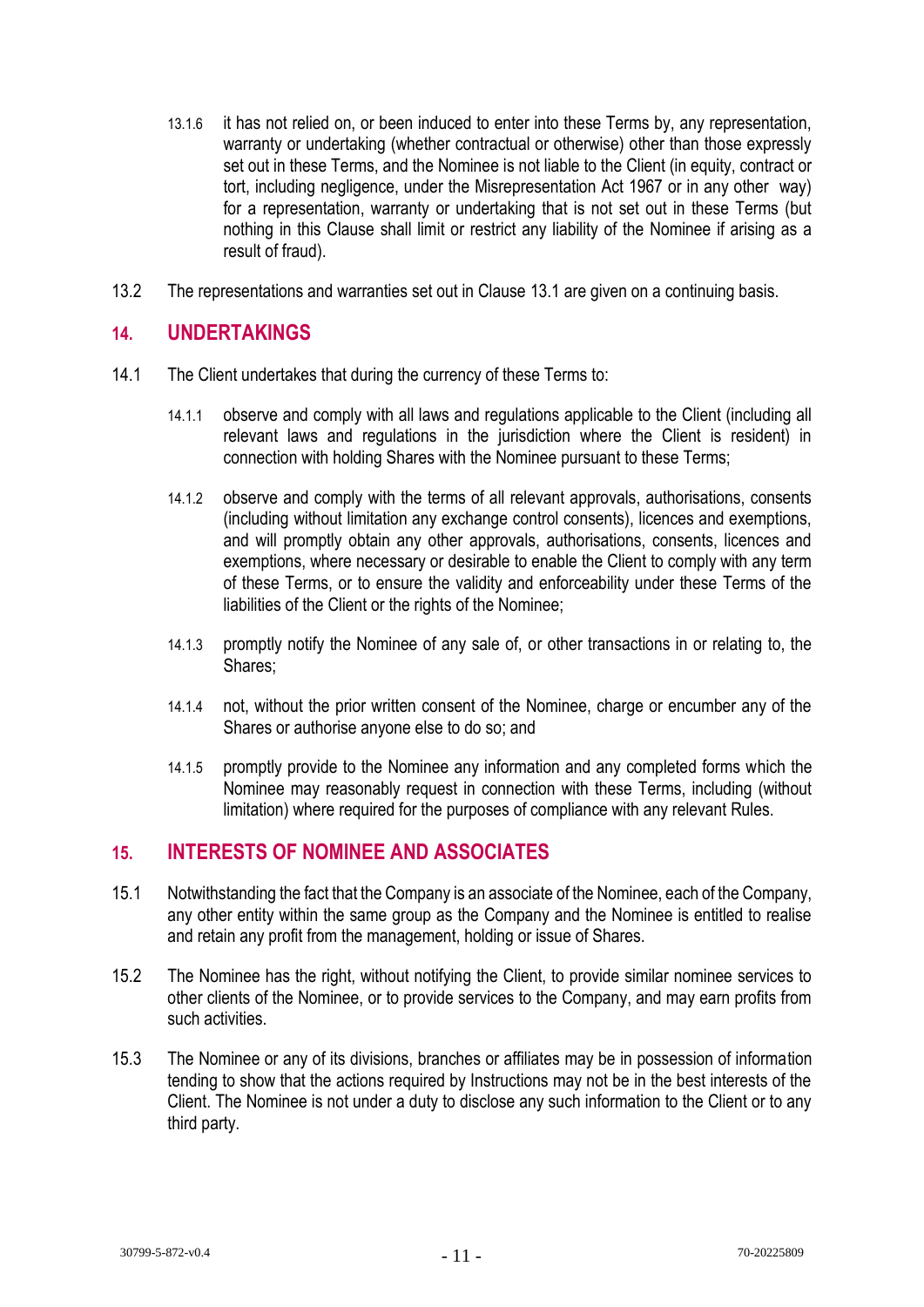### **16. COMPLAINTS**

If the Client wishes to make any complaints to the Nominee, it must write to the Nominee at the address specified in these Terms, marking the letter for the attention of the Share Plans Manager.

#### **17. CONFIDENTIALITY**

- 17.1 Subject as follows, the Nominee and the Client will at all times respect and protect the confidentiality of these Terms and will not disclose to any other person any information acquired as a result of or pursuant to these Terms ("Relevant Information"), unless required to do so by any applicable law, statute, regulation, any court order or similar process enforceable in any relevant jurisdiction, or by any governmental, fiscal or regulatory body, or as contemplated by Clauses 17.2 or 17.3, or with the Client's consent.
- 17.2 The Client agrees that Relevant Information may be disclosed by the Nominee to and amongst the Nominee's associates and persons otherwise connected with the Nominee.
- 17.3 Any disclosure of the Relevant Information under Clause 16.2 and the collection, use or transfer of Relevant Information will be done in accordance with the Data Privacy Notice made available to you by the Company.

#### **18. ASSIGNMENT**

The rights and obligations of the parties under these Terms shall not be assigned, charged or otherwise dealt with by either party without the prior written consent of the other party. Subject to the foregoing, these Terms shall be binding upon and shall inure to the benefit of the parties and their respective successors and assignees and (in the case of the Client) personal representatives. In the event of receipt by the Nominee of evidence satisfactory to it of the death of the Client, the Nominee: (i) will convert all Shares held for the Client at that time into certificated form if the Shares are not already held in such form; (ii) will thereafter act upon Instructions only from a person regarding whom the Nominee has received evidence satisfactory to it that such person is a personal representative of the Client (which person shall be deemed an Authorised Person), and not act upon Instructions from any person previously specified by the Client as an Authorised Person; and (iii) shall otherwise be entitled to continue to hold the Shares and provide services in accordance with the provisions of these Terms.

### **19. TERMINATION**

- 19.1 Either of the parties may terminate these Terms on giving not less than 30 days' written notice to the other party. Termination shall be without prejudice to the completion of any transfers or other arrangements already initiated hereunder and not completed at the time of termination.
- 19.2 The Nominee may terminate these Terms and cease to provide its services to the Client if the Client fails to activate their account on the Website within 30 days of the Client agreeing to these Terms.
- 19.3 All remedies hereunder shall survive the termination of these Terms.
- 19.4 Subject to the completion of transfers or other arrangements already initiated hereunder, the Nominee will arrange for the delivery of the Shares to or to the order of the Client or for a termination under Clause 19.2, by the delivery of share certificates to the last known address of the Client as soon as reasonably practicable after termination of these Terms. After the posting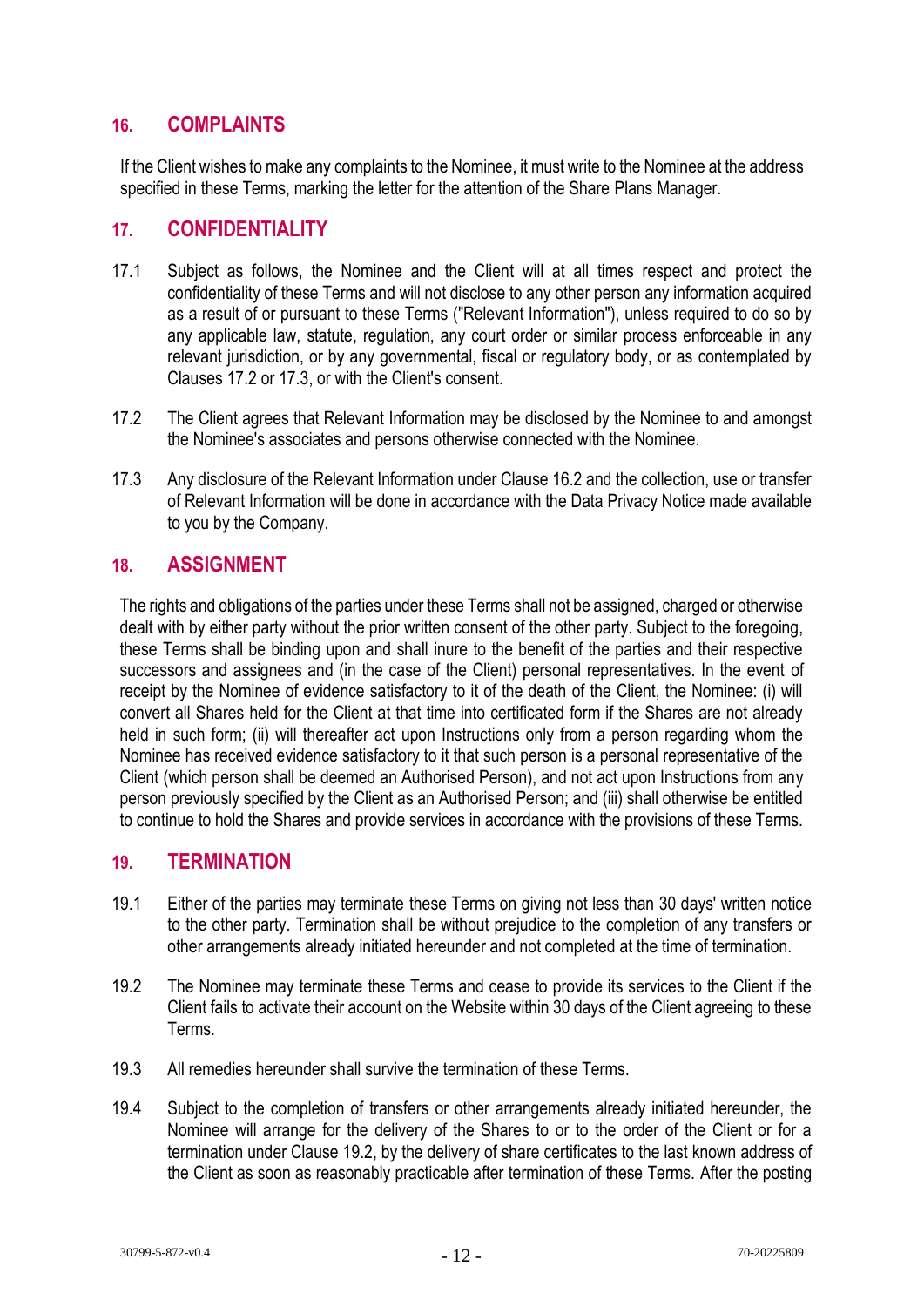of a share certificate in accordance with this Clause 19.4 and except as set out in Clause 19.5, the Nominee will not have any responsibility to the Client or in relation to the Shares.

19.5 Any rights under Clauses 12 and 17 will survive, and continue to be enforceable, despite the termination of the other provisions of these Terms.

#### **20. NOTICES**

20.1 All notices to be given by the Client to the Nominee (except in relation to Instructions) shall be in writing in the English language and shall be delivered personally or sent by mail (first class mail in the UK and air mail if overseas) or sent by email and (unless another address, email address or contact is specified in writing by the Nominee) delivered (as appropriate) to the address and other contact details specified below (or to such other address, or contact as may be specified from time to time by the Nominee):-

#### **Diageo Employee Share Nominees Limited, as Sharestore Nominee**

| Diageo plc        |          |                             |
|-------------------|----------|-----------------------------|
| Share Plans Team  | Email:   | diageoshareplans@diageo.com |
| 11 Lochside Place | Contact: | Share Plans Manager         |
| Edinburgh         |          |                             |
| <b>EH12 9HA</b>   |          |                             |

No notice shall be deemed delivered until actually received.

20.2 All notices or other communications from the Nominee to the Client hereunder shall be given in the English language and may, at the option of the Nominee, be delivered through Website, or personally, or sent by mail, to the Client's registered address, or sent by email, or by such other means as the Nominee may consider appropriate from time to time, to the address and contact details specified by the Client in writing to the Nominee from time to time. Any such notice or other communications, if sent by post, shall be deemed to have been received on the day following that on which it was put in the post if first class post was used or 72 hours after it was posted if first class was not used. Any notice sent by electronic means shall be deemed to have been received on the day following that on which it was sent.

#### **21. ENTIRE AGREEMENT; AMENDMENT**

These Terms shall supersede any existing agreements between the parties relating to the subject matter hereof. These Terms may be amended from time to time by the Nominee by giving at least 14 days' notice in writing of the proposed amendment to the Client.

#### **22. GOVERNING LAW**

- 22.1 These Terms, and all non-contractual obligations arising from or connected with these Terms, are governed by, and shall be construed in accordance with, English law.
- 22.2 The courts of England shall have exclusive jurisdiction to hear and determine any suit. action or proceedings, and to settle any disputes, which arises out of or in connection with these Terms (respectively, "Proceedings" and "Disputes"), including a dispute regarding the existence, validity or termination of these Terms, or any non-contractual obligation arising out of or in connection with these Terms, or the consequences of the nullity of these Terms.